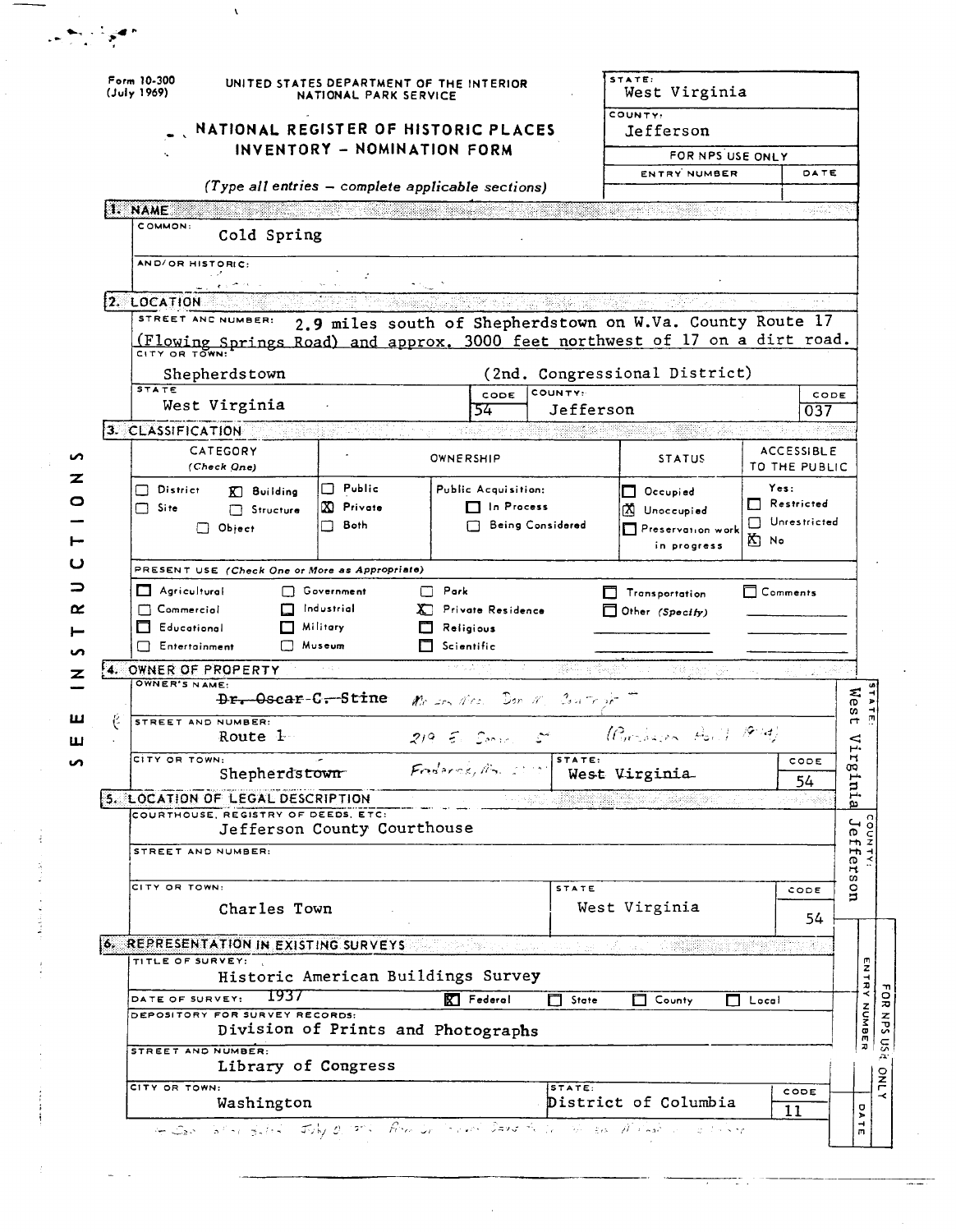| <b>DESCRIPTION</b> |           |                |                                      |              |              |                         |
|--------------------|-----------|----------------|--------------------------------------|--------------|--------------|-------------------------|
|                    |           |                |                                      | (Check One)  |              |                         |
|                    | Excellent | <b>Ex</b> Good | $\Box$ Fair                          | Deteriorated | $\Box$ Ruins | Unexposed               |
| <b>CONDITION</b>   |           | (Check One)    |                                      |              |              | (Check One)             |
|                    | Altered   |                | Unaltered<br>$\overline{\mathbf{v}}$ |              | □ Moved      | <b>Ga</b> Original Site |

Cold Spring is a two-story structure with an attic and a basement. It faces south with large chimneys on the eastern and western gabled ends. The stonework is coursed ashlar with flat arched door and window openings having rectangular stones laid in soldier course. Very little evidence remains of the original mortar joints, but it appears that the joints were flush with the masonry line. There is no evidence of either a water table or chimney caps.

The stone steps and a stone stoop lead to the front door. The four 16/16 windows on the first floor and the five 8/12 windows on the second floor are arranged symmetrically about the front door. There are also four southern facing small basement windows; the eastern most showing original wooden vertical rectangular bars.

The northern side is similar to the front, but in the second floor the window above the door is off center by about two feet to the west (the interior stair landing is located here). **A** most outstanding feature on the northern side is the large stone stoop consisting of eleven large stone risers. The stoop is paved with large stone slabs. Below this stone stoop is an areaway and door leading to the basement. The cave-like entrance of which is located on the eastern side of the stoop.

**in**  $\mathsf{m}$  $\mathbf{m}$ 

 $\overline{z}$  $\sim$  $\rightarrow$  $\overline{p}$  $\subset$  $\Omega$ 

 $\circ$  $\overline{z}$  $\overline{a}$ 

**<sup>A</sup>**small piece of the original crown molding of the cornice can be seen on the southeastern corner.

The window frames are of heavy rolled wood and are molded and pinned in the late 18th Century tradition; however, the door frames are lighter and have panel molding in the Greek Revival 19th Century manner. No shutters exist but there are 19th Century pintles at all first and second floor windows. A one-story lean-to has recently been added to the western side of the building but the kitchen doorway on the southwestern corner appears to be original.

There is a standing seam metal roof.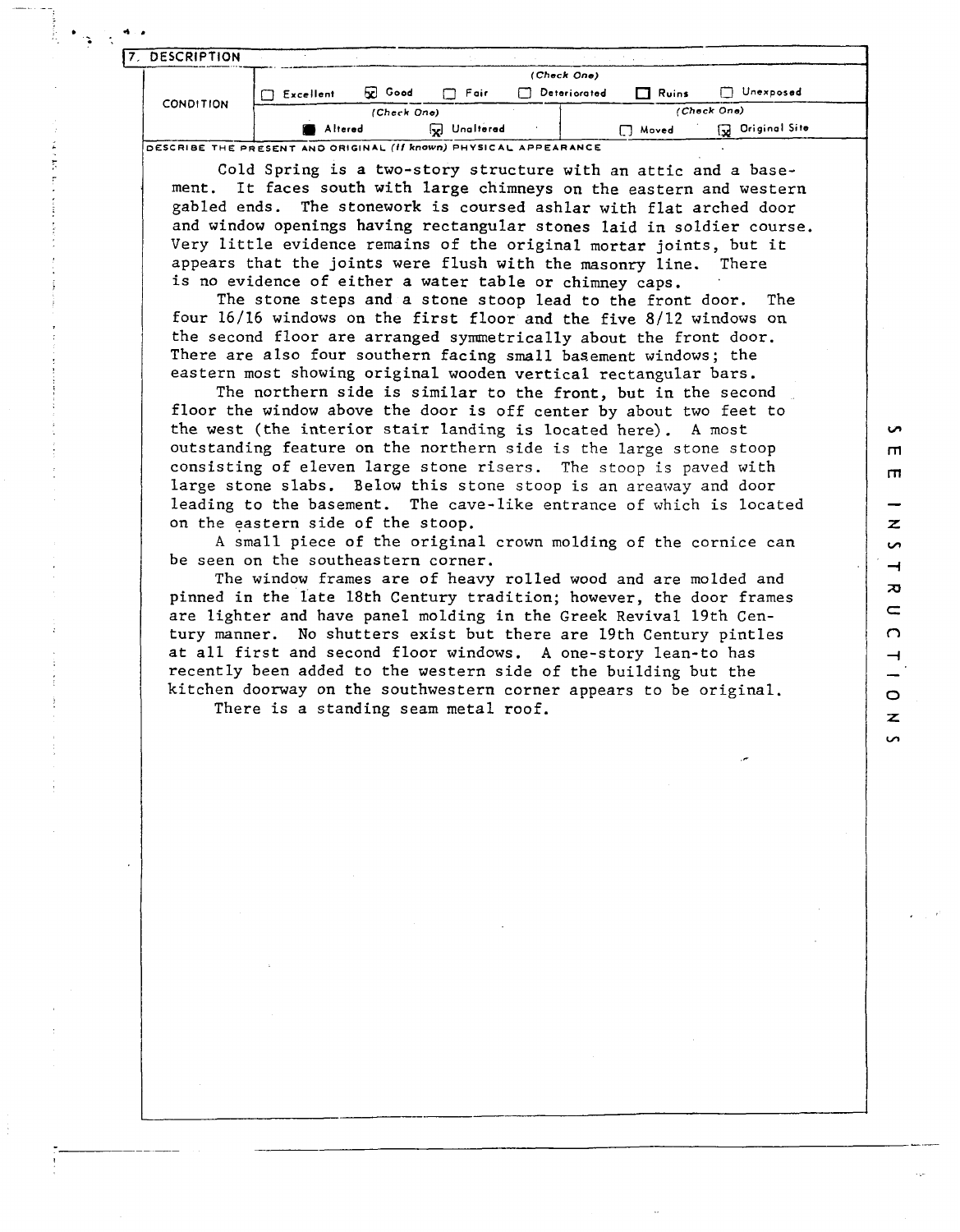| 8. SIGNIFICANCE                                           |                              |                      | $\sim$ $\sim$       |
|-----------------------------------------------------------|------------------------------|----------------------|---------------------|
| PERIOD (Check One or More as Appropriate)                 |                              |                      |                     |
| Pre-Columbian:                                            | 16th Century                 | 18th Century<br>RF.  | $\Box$ 20th Century |
| $\Box$ 15th Century                                       | 17th Century<br>$\mathsf{L}$ | 19th Century         |                     |
| SPECIFIC DATE(5) (If Applicable and Known) $1793$ (built) |                              |                      |                     |
| AREAS OF SIGNIFICANCE (Check One or More as Appropriate)  |                              |                      |                     |
| Abor iginal                                               | Education                    | Political            | Urban Planning      |
| $\Box$ Prehistoric                                        | Engineering                  | $\Box$ Religion/Phi. | Other (Specify)     |
| Historic                                                  | Industry                     | losophy              |                     |
| $\Box$ Agriculture                                        | $\Box$ Invention             | $\Box$ Science       |                     |
| Architecture<br>П                                         | Landscape                    | Sculpture            |                     |
| Art<br>П                                                  | Architecture                 | Social/Human-        |                     |
| Commerce                                                  | Literature<br>$\mathsf{I}$   | itarian              |                     |
| Communications                                            | Military<br>П                | $\Box$ Theater       |                     |
| $\Box$ Conservation                                       | Music<br>rт                  | Transportation       |                     |

STATEMENT OF SIGNIFICANCE

Aside from its age, "Cold Spring" is historically significant because it was the home of one of the oldest and most prominent families in the Valley, the Lucas family; being the childhood home of two of our United States Congressmen, and at one time owned by the "Poet of the Shenandoah Valley," Daniel Bedinger Lucas.

In 1793, Edward Lucas I11 helped his son, Robert, build the magnificent "Cold Spring." Robert and his wife Sarah Rion, the daughter and heiress of the Revolutionary soldier John Rion, found this large stone mansion the perfect home.

One of their most notable children was Edward V. After attending local schools he attended and graduated from Dickinson College. During the War of 1812, Edward V served as a lieutenant. He continued to earn distinction for himself and his community by being elected to the State House of Delegates in 1819, 1830, and 1831. From 1833 to 1837 he represented the Valley District in Congress, then served as superintendent of the Harpers Ferry Armory and Arsenal. While he was superintendent, a type of dyke was erected around part of the armory and several homes were built for employees. In 1847, Edward Lucas became paymaster of the Harpers Ferry Armory and Arsenal; he filled the position until his death in 1858.

Edward's brother, William, was just as prominent as he. At an early age, he graduated from Tucker Law School and was immediately accepted to the bar. He set up his practice in Shepherdstown but moved in 1830 to the county seat. In 1838 to 1839, he served in the Virginia House of Delegates and was elected as a Democrat to the Twenty-Sixth and Twenty-Eighth Congress. In 1850 he was elected to the Virginia Constitutional Convention and at one time was considered as governor of Virginia. In 1836 William built another beautiful home, "Rion Hall" and became the father of Daniel Bedinger, who is best remembered for his poem, "The Land Where We Were Dreaming. "

Edward and William's brother, "Colonel Bob," who was so named for his war services in 1812, had inherited "Cold Spring." He passed away in 1880, leaving this stone mansion to Daniel Bedinger.

Upon the death of Daniel's daughter, "Cold Spring" passed out of the Lucas hands. It is presently owned by Dr. O.C. Stine.

ທ  $\overline{\mathbf{z}}$  $\circ$  $\blacksquare$  $\mathbf{\omega}$  $\Rightarrow$  $\propto$  $\overline{\phantom{a}}$ ς,  $\mathbf{z}$ ш ш  $\sim$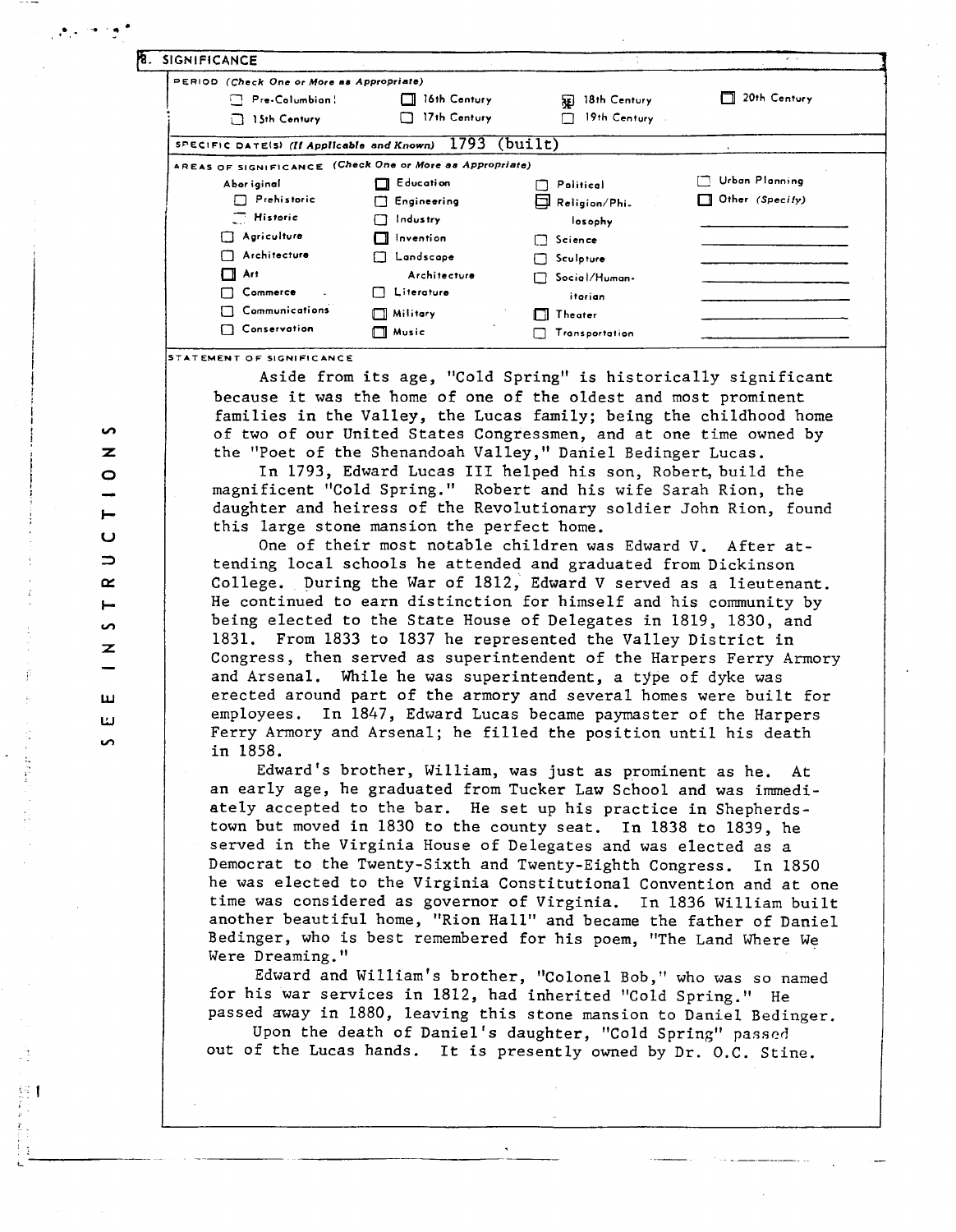|                                                                                                                 |                                                | Concette 921                                                                                                 |
|-----------------------------------------------------------------------------------------------------------------|------------------------------------------------|--------------------------------------------------------------------------------------------------------------|
| <b>J. MAJOR BIBLIOGRAPHICAL REFERENCES</b>                                                                      |                                                | e modrati u                                                                                                  |
|                                                                                                                 | December, 1949, pp. 5-11.                      | "Cold Spring." Magazine of the Jefferson County Historical Society,                                          |
|                                                                                                                 |                                                | Barry, Joseph. The Strange Story of Harpers Ferry. Shepherdstown: The                                        |
|                                                                                                                 | Shepherdstown Register, Inc., 1959.            |                                                                                                              |
|                                                                                                                 |                                                |                                                                                                              |
| 10. GEOGRAPHICAL DATA                                                                                           |                                                | $\sim$                                                                                                       |
| LATITUDE AND LONGITUDE COORDINATES<br>DEFINING A RECTANGLE LOCATING THE PROPERTY                                |                                                | LATITUDE AND LONGITUDE COORDINATES<br>О<br>DEFINING THE CENTER POINT OF A PROPERTY<br>OF LESS THAN TEN ACRES |
| <b>LATITUDE</b><br>CORNER<br>Degrees Minutes Seconds                                                            | LONGITUDE<br>Degrees Minutes Seconds           | R<br>LONGITUDE<br>LATITUDE<br>Degrees Minutes Seconds<br>Degrees Minutes Seconds                             |
| $\circ$<br>NW<br>NE                                                                                             | ö                                              | $\circ$<br>41 <sup>°</sup><br>$\cdot$ 17. <sup>1</sup><br>39<br>23<br>$\circ$<br>49<br>77                    |
| ۰<br>SE.<br>$\circ$<br><b>SW</b>                                                                                | $\circ$<br>$\bullet$<br>$\bullet$<br>$\bullet$ |                                                                                                              |
| APPROXIMATE ACREAGE OF NOMINATED PROPERTY:                                                                      | ×                                              | Acre<br>ILIST ALL STATES AND COUNTIES FOR PROPERTIES OVERLAPPING STATE OR COUNTY BOUNDARIES                  |
| STATE:<br>٠                                                                                                     | CODE                                           | CODE<br>COUNTY<br>Ą.<br>ا<br>سار                                                                             |
| STATE:                                                                                                          | CODE                                           | CODE<br>COUNTY:<br>an t                                                                                      |
| STATE:                                                                                                          | CODE<br>$\tau = \tau$                          | CODE<br>COUNTY:                                                                                              |
| STATE:                                                                                                          | CODE                                           | CODE<br>COUNTY:                                                                                              |
| <b>II. FORM PREPARED BY</b>                                                                                     | الإراقائيليون                                  | $\overline{v}$                                                                                               |
| NAME AND TITLE:<br>Ted McGee, Field Agent                                                                       |                                                |                                                                                                              |
| ORGANIZATION<br>West Virginia Antiquities Commission                                                            |                                                | DATE<br>March 9, 1973                                                                                        |
| STREET AND NUMBER:<br>Old Mountainlair, West Virginia University                                                |                                                |                                                                                                              |
| CITY OR TOWN:<br>Morgantown                                                                                     |                                                | 5TATE<br>CODE<br>West Virginia<br>26506<br>$\overline{54}$                                                   |
| <b>I2. STATE LIAISON OFFICER CERTIFICATION</b>                                                                  |                                                | NATIONAL REGISTER VERIFICATION                                                                               |
| As the designated State Liaison Officer for the Na-                                                             |                                                | I hereby certify that this property is included in the                                                       |
| tional Historic Preservation Act of 1966 (Public Law<br>89-665). I hereby nominate this property for inclusion  |                                                | National Register.                                                                                           |
| in the National Register and certify that it has been<br>evaluated according to the criteria and procedures set |                                                |                                                                                                              |
| forth by the National Park Service. The recommended<br>level of significance of this nomination is:             |                                                | Chief, Office of Archeology and Historic Preservation                                                        |
| State $\Box$<br>National $[X]$                                                                                  | Local $\bigcap$                                |                                                                                                              |
| Name                                                                                                            |                                                | Date                                                                                                         |
| Maurice G. Brooks                                                                                               |                                                | ATTEST:                                                                                                      |
|                                                                                                                 |                                                |                                                                                                              |
| Title State Historic Preservation                                                                               |                                                |                                                                                                              |
| Officer<br>May 30, 1973<br>Date                                                                                 |                                                | Keeper of The National Register<br>Date                                                                      |

GPO 90 **1.087**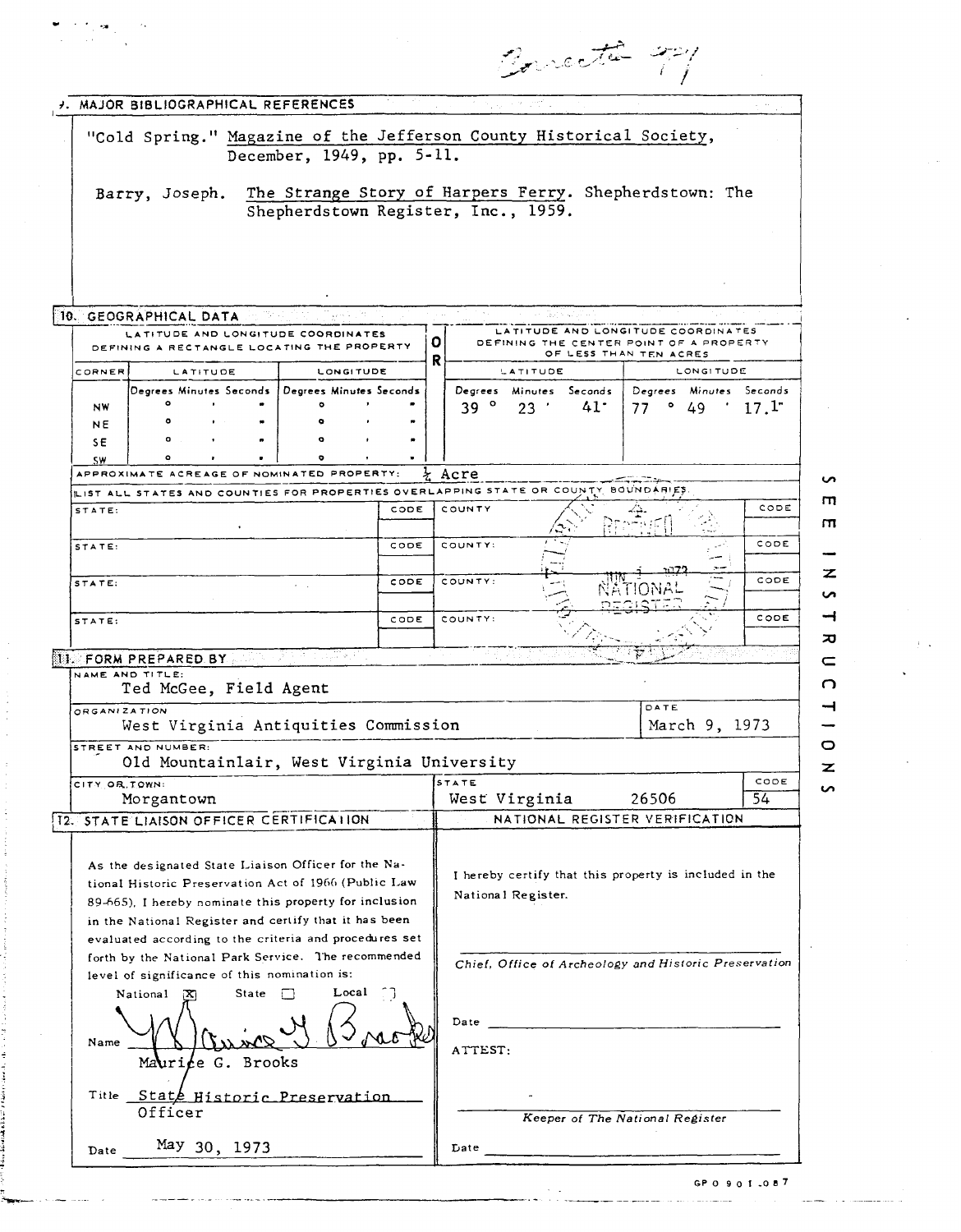